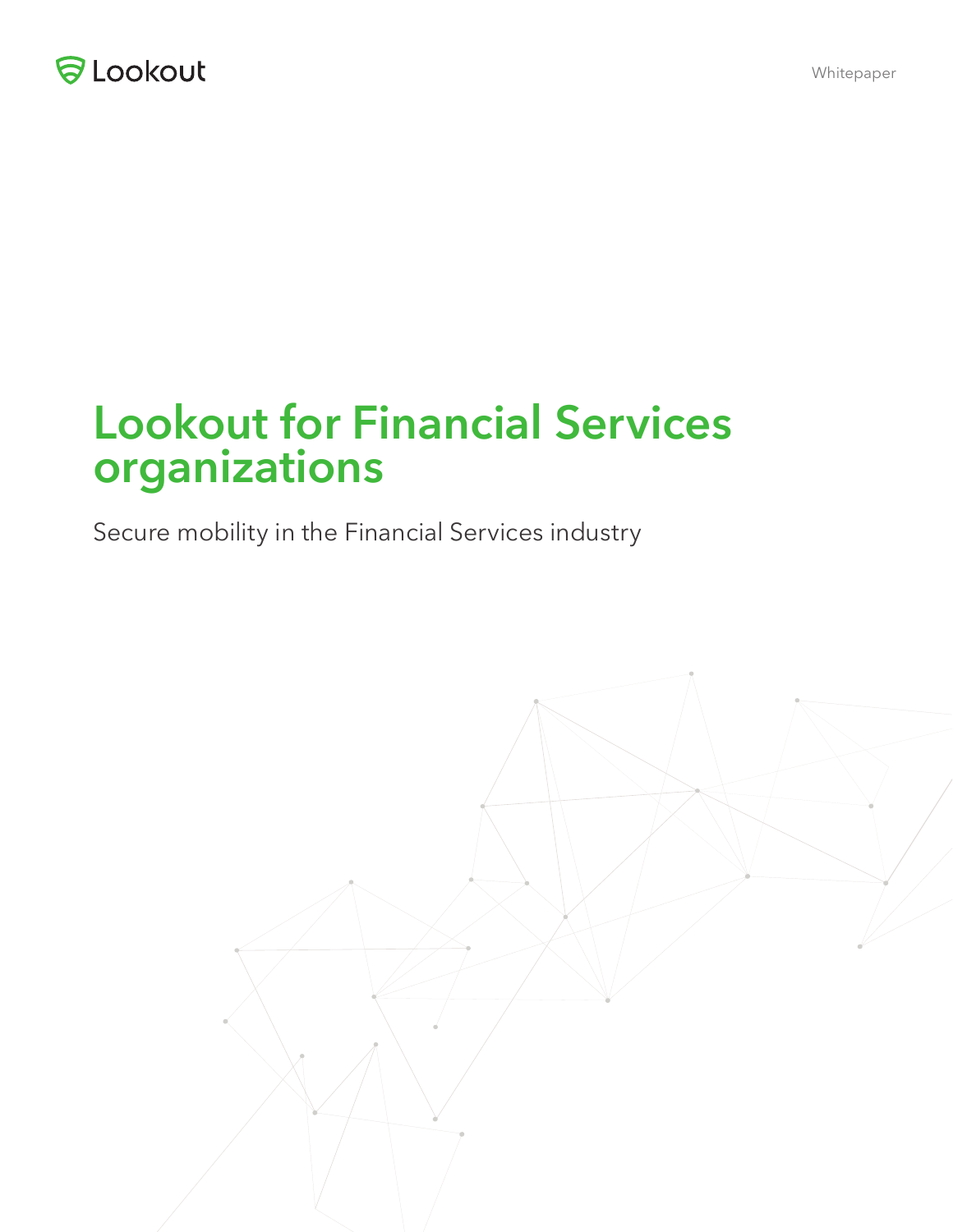# **Secure mobility in the Financial Services industry**

Financial organizations were one of the first organizations to embrace secure mobility in the workplace with the adoption of Blackberry devices for employees. With high demands for mobile productivity, employees have increasingly looked to iOS and Android devices for getting work done on the go.

While this is a positive development that brings a more powerful set of mobile capabilities, the introduction of consumer-first devices into the workplace has introduced new risks as more and more sensitive data is accessed on these devices.

While containers and MDMs were the first step in managing and siloing this data, financial services organizations are increasingly adopting more robust mobile threat protection and data leakage prevention solutions to stay compliant. Below is an overview of specific regulations driving this trend forward.

#### **Glossary of terms**

- **1. Financial Industry Regulatory Authority (FINRA):** A self-regulatory organization that regulates member brokerage firms and exchange markets in the United States. FINRA requires firms to make sure that when a BYO program is in place, employees are able to separate their personal and business communications.
- **2. Gramm-Leach-Bliley Act (GLBA):** Requires financial institutions to explain their information-sharing practices to their customers and to safeguard sensitive data.
- **3. Nonpublic Personal Information (NPI):** The Privacy Rule protects a consumer's NPI, defined as any personally identifiable financial information that a financial institution collects about an individual in connection with providing a financial product / service, unless that information is otherwise "publicly available."
- 4. **Federal Financial Institutions Examination Council (FFIEC):** A U.S. government interagency body that, among other responsibilities, prescribes standards and principles to help make banks more resilient to cyber attacks
- 5. **Financial Services Information Sharing and Analysis Center (FS-ISAC):** A non-profit organization that provides a central resource for sharing information on cyber threats in the Financial Services industry.

#### Some example mobile scenarios for Financial Services organizations:

- Banks / tellers using iPads/tablets to check in customers
- Employees / executives attending industry conferences where they could be a targeted victim of man-in-the-middle attacks
- Overly permissive apps like flashlight apps that have access to device contacts potentially exfiltrating a consumer's personal contact information (NPI)
- App-based threat resulting from an employee downloading/sideloading an application onto their device
- Sharing financial spreadsheets/important company documents via Dropbox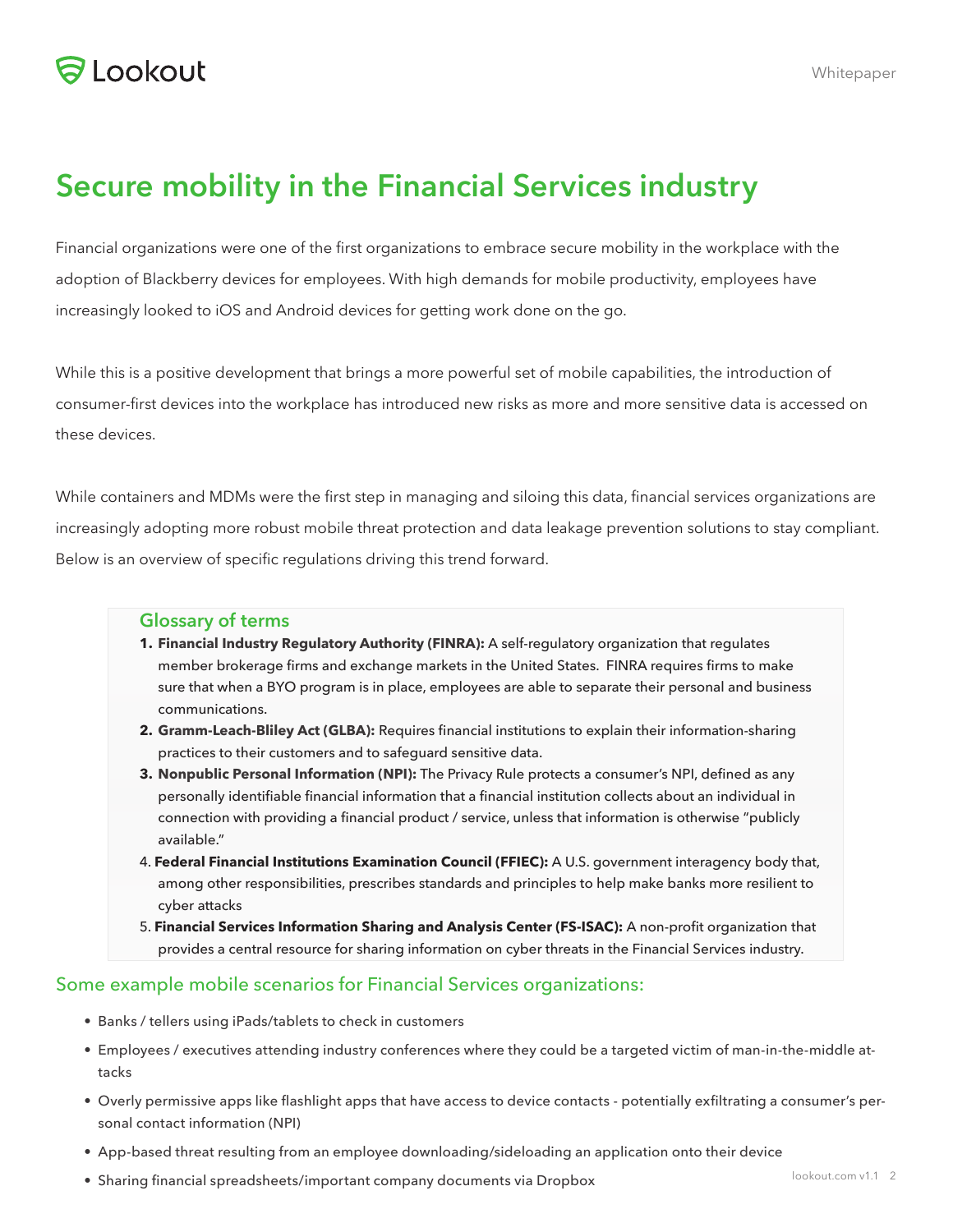# **A** Lookout

# GLBA

### **Who does GLBA affect?**

The Gramm-Leach-Bliley Act affects any financial institution within the United States and applies to any mobile device that accesses nonpublic personal information, including:

- Individual names
- Social Security numbers
- Credit or debit card numbers
- State Identification numbers
- Driver's license numbers

#### **How does Lookout help financial services organizations address GLBA requirements?**

GLBA states the following regarding nonpublic personal information (NPI):

# 15 U.S. Code § 6801 Protection of nonpublic personal information:

- (a) Privacy Obligation Policy It is the policy of the Congress that each financial institution has an affirmative and continuing obligation to respect the privacy of its customers and to protect the security and confidentiality of those customers' nonpublic personal information.
- (b) Financial Institution Safeguards In furtherance of the policy in subsection (a), each agency or authority described in section 6805(A) of this title, other than the Bureau of Consumer Financial Protection, shall establish appropriate standards for the financial institutions subject to their jurisdiction relating to administrative, technical, and physical safeguards--
	- **(i) To insure the security and confidentiality of customer records and information;**
	- **(ii) To protect against any anticipated threats or hazards to the security or integrity of such records; and**
	- **(iii) To protect against unauthorized access to or use of such records or information which could result in substantial harm or inconvenience to any customer**

Source: https://www.law.cornell.edu/uscode/text/15/6801

#### **Lookout protects against threats to the security of your nonpublic personal information**

Lookout provides visibility into mobile risks that compromise the integrity of NPI, including unauthorized access to customer records. These risks can be seen across the primary mobile threat vectors: apps, network, and the device.

- **APP-BASED RISKS:** Malware that can potentially infect and steal customer data off employees' devices. Lookout also provides visibility into data leaking apps that send sensitive data, such as customer contact data to foreign servers or unsanctioned cloud storage providers like Dropbox.
- **NETWORK-BASED RISKS:** Network threats such as man-in-the-middle attacks where a user's data is intercepted in transit. Through a man-in-the-middle attack, an attacker can steal company login credentials from mobile productivity tools, which could lead to a larger enterprise attack that compromises customer data.
- **DEVICE-BASED RISKS:** Detection of advanced operating system compromises beyond what an MDM or container would detect, such as the recent Pegasus zero-day threat. These threats are effectively a "full take" of data from the device, bypassing platform security controls.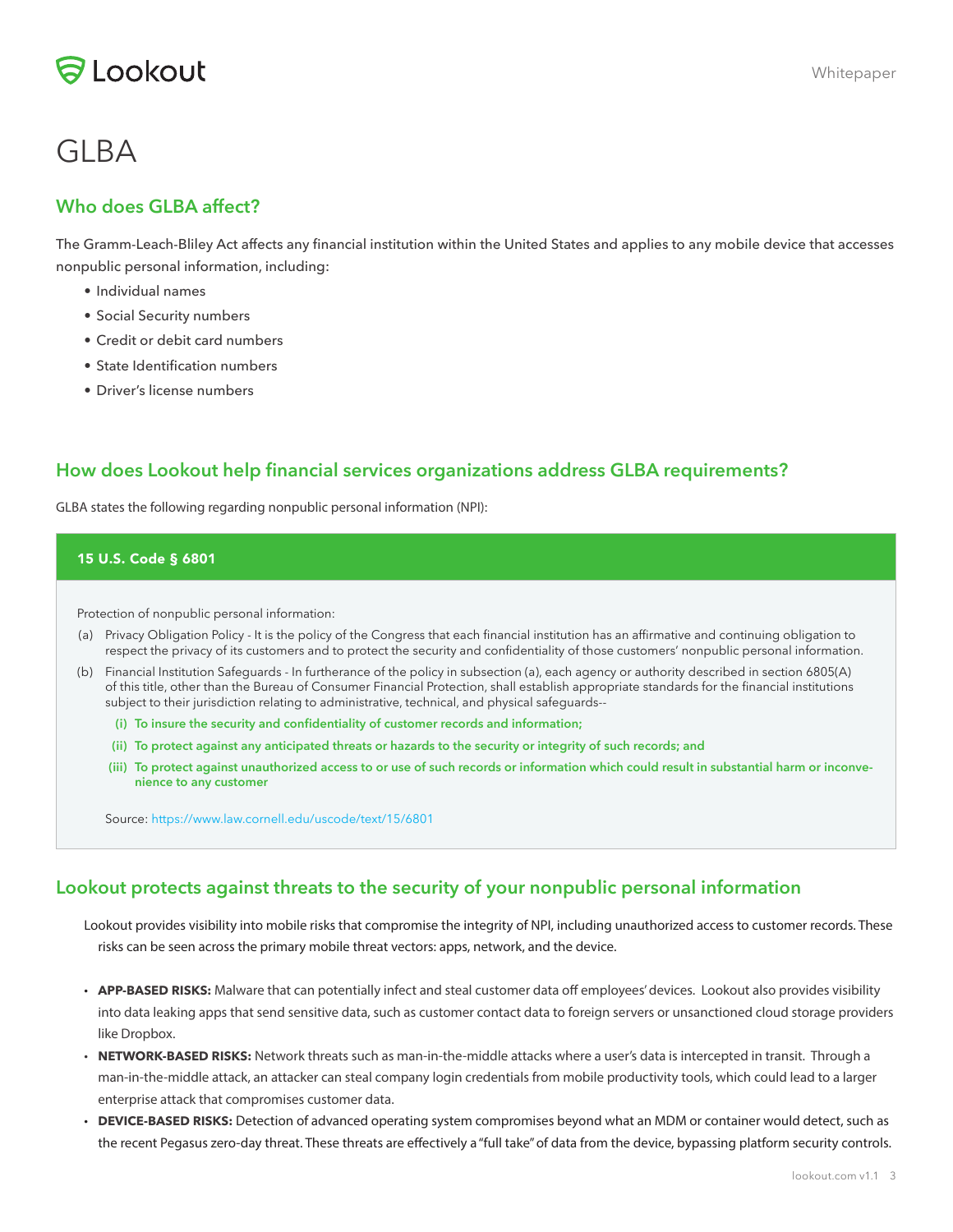

## **FFIEC - IT Examination Handbook**

The handbook includes guidlines for protecting information assets within financial institutions. As more sensitive information flows through mobile devices, the below guidelines should be taken into account.

| Quarantining<br><b>Devices</b>             | This section of the handbook discusses the quarantine of devices that may potentially be connected to malicious code.<br>"Quarantining a device protects the network from potentially malicious code or actions."                                                                                                                                                                                                                                                                                                                                                                                                                                                                                                                                                                                                                                                                                                                                                                                                                                                                                                                                                                    |
|--------------------------------------------|--------------------------------------------------------------------------------------------------------------------------------------------------------------------------------------------------------------------------------------------------------------------------------------------------------------------------------------------------------------------------------------------------------------------------------------------------------------------------------------------------------------------------------------------------------------------------------------------------------------------------------------------------------------------------------------------------------------------------------------------------------------------------------------------------------------------------------------------------------------------------------------------------------------------------------------------------------------------------------------------------------------------------------------------------------------------------------------------------------------------------------------------------------------------------------------|
| <b>Preventing Net-</b><br>work Attacks     | Unauthorized devices can potentially connect to the network, perform man-in-the-middle attacks, or connect to other<br>wireless devices. Examples of controls to mitigate this risk include: "Monitoring and responding to unauthorized wire-<br>less access points and clients"                                                                                                                                                                                                                                                                                                                                                                                                                                                                                                                                                                                                                                                                                                                                                                                                                                                                                                     |
| <b>Malicious Code</b><br><b>Prevention</b> | Host Level:<br>Host hardening, including patch application and security-minded configurations of the operating system (OS),<br>$\bullet$<br>browsers, and other network-aware software.<br>• Host IPS, including anti-virus, anti-spyware, and anti-rootkit. Rootkits can enable the hiding and surreptitious<br>execution of malicious code.<br>• Software that limits application calls to the OS to the minimum necessary for the application to function.<br>Integrity checking software, combined with strict change controls and configuration management.<br>$\bullet$<br>• Application of known-good configurations at boot-up.<br>• Periodic auditing of host configurations, both manual and automated.<br>Network Level:<br>Proxy servers that inspect incoming and outgoing packets for indicators of malicious code and block access to<br>known or suspected malware distribution servers.<br>User Level:<br>User education in awareness, safe computing practices, indicators of malicious code, and response actions.<br>$\bullet$<br>Source: http://www.isaca.org/groups/professional-english/it-audit-tools-and-techniques/groupdocuments/information_security.pdf |

### **The FFIEC also has a Mobile Financial Services Guide which discusses:**

- Mobile financial services (MFS) technologies
- Risk identification
- Risk measurement
- Risk mitigation
- Monitoring and reporting

Source: http://ithandbook.ffiec.gov/it-booklets/retail-payment-systems/appendix-e-mobile-financial-services.aspx

Lookout helps financial institutions follow the guidance of the FFIEC IT Booklet by alerting users and admins in real-time when malicious activity occurs, such as *malware or man-in-the-middle attacks*. With an endpoint app that sits on the user's device, Lookout identifies the risks on the mobile device and educates the user on what the risk is and how they can mitigate the threat. Lookout also allows admins to have full visibility over their mobile fleet and with our detection of advanced **app, OS, and network**-based threats, we ensure that mobile devices in your company's network are up to date and safe.

Lookout also partners and integrates with leading EMM solutions, including Microsoft EMS, AirWatch, and MobileIron to enable seamless deployment and activation of the Lookout app, and robust conditional access controls upon Lookout threat detections.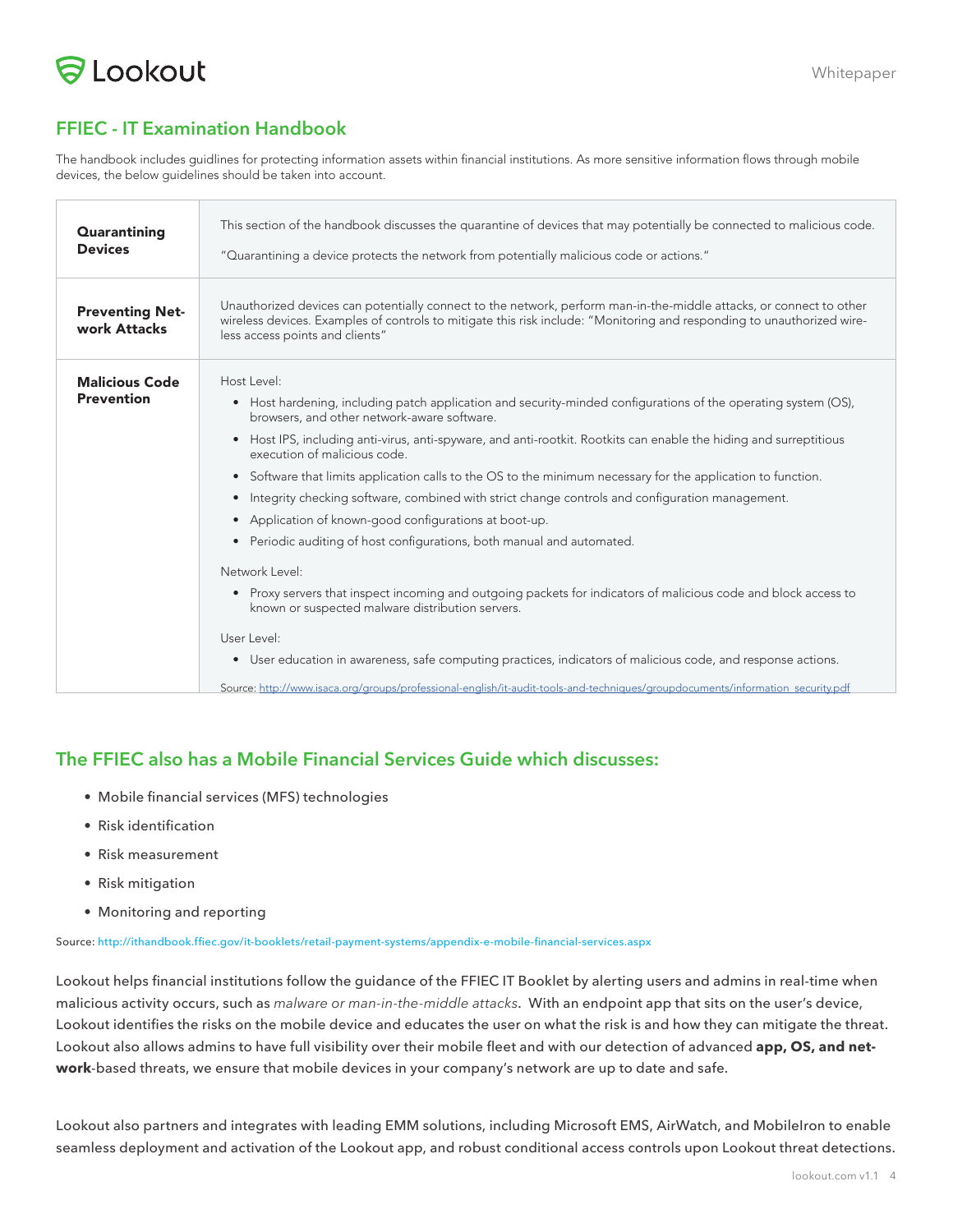

#### **Financial Services - Information Sharing Analysis Center (FS-ISAC)**

In their best practices guide for financial institutions, FS-ISAC borrows the definition of malware as defined by National Institute of Standards and Technology (NIST) where malware is "a program that is covertly inserted into another program with the intent to destroy data, run destructive or intrusive programs, or otherwise compromise the confidentiality, integrity, or availability of the victim's data, applications, or operating system."

#### FS-ISAC- "Best Practices for US Financial Institutions: Reducing Risks Associated with Destructive Malware"

Fundamentally, a financial institution should implement processes and controls centered on five core elements:

- 1. Identify Gain situational awareness by identifying critical data, backup processes and systems in the organization that is necessary for critical business functions, where it comes from, where located, and where used. Having a thorough knowledge of solution components, training, vectors, detection, technology, ongoing risk assessments, monitoring, information sharing and incident response keeps the enterprise in a continuous state of alert and prepares an organization to take action promptly.
- 2. Protect From network and endpoint security to system redundancy and backup, to reputation management, a variety of controls are necessary for a comprehensive and robust security framework to protect corporate data and personally identifiable information.
- 3. Detect Speed is essential in detecting malware when it enters a key environment, understanding the context, determining whether it is destructive in nature and quickly assessing the full potential impact.
- 4. Respond In the event of unauthorized access, the financial institution's computer systems could potentially fail, and confidential information could be compromised. Management must decide how to properly protect information systems and confidential data while also maintaining business continuity.
- 5. Recover Organizations need to adjust their cyber incident response processes and playbooks to prepare for a destructive malware scenario where there is the potential of catastrophic business impact. Organizations need to update mitigation strategies and align multiple parts of the organization - including the executive team, communications teams, customer-facing departments and business partners.

Source: https://www.fsisac.com/sites/default/files/news/Destructive%20Malware%20Paper%20TLP%20White%20VersionFINAL2.pdf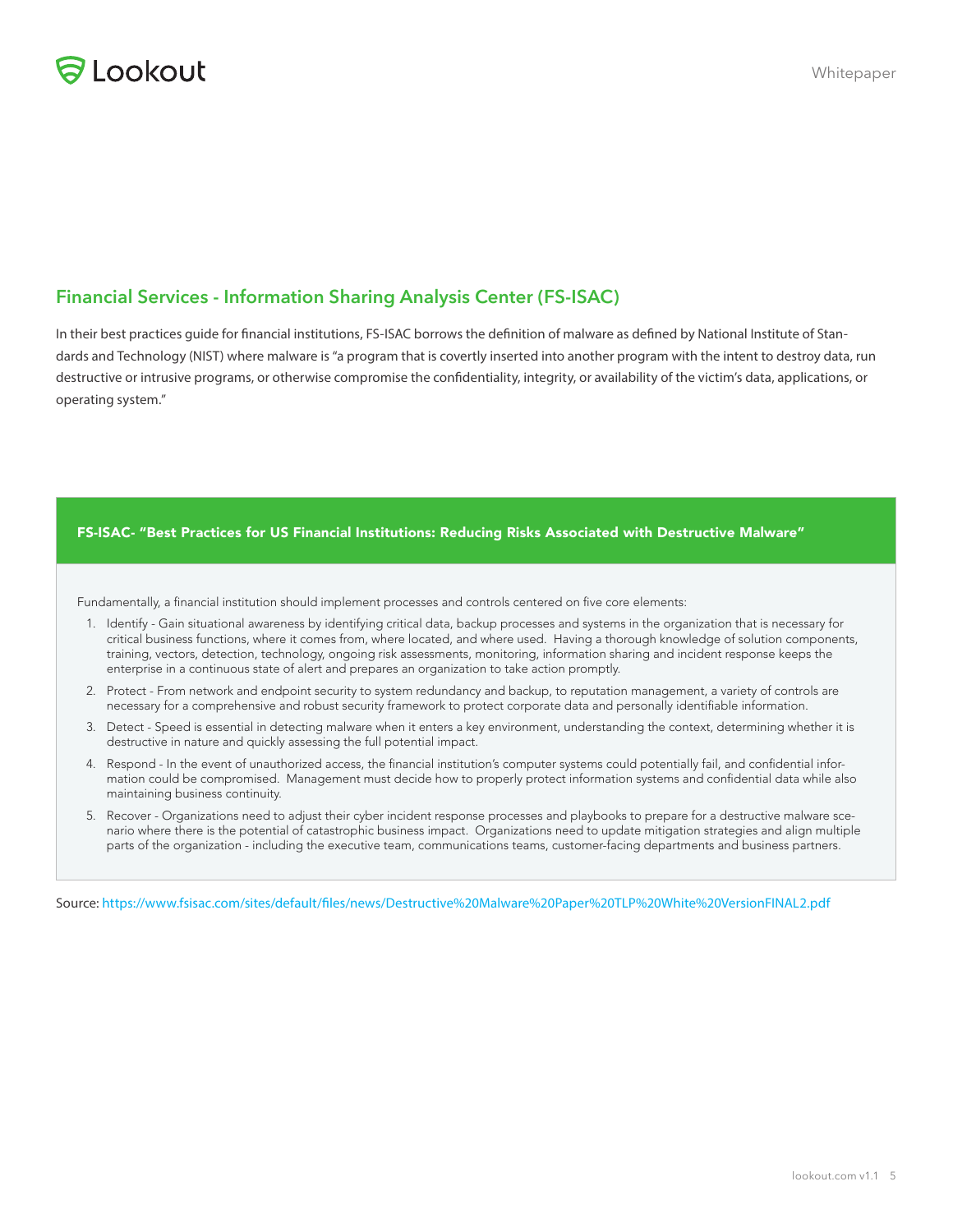## **How Lookout and MDM can help**

Lookout Mobile Endpoint Security integrates with leading mobile device management solutions (MDM) to help financial services institutions comply with regulations such as GLBA and stay in compliance with rules set by agencies such as FINRA.

| <b>MDM</b>                                  | <b>LOOKOUT</b>                                   |
|---------------------------------------------|--------------------------------------------------|
| Comprehensive device management             | Protection against app-based threats             |
| Separation of personal and enterprise data  | Detection of advanced jailbreak/root             |
| Seamless access to enterprise apps with SSO | Detection of network-based threats               |
| Unified policy management                   | Control of app data leakage to ensure compliance |
| Secure mobile content distribution          | Ensure OS and devices are up-to-date             |
| DLP for email, content, and apps            | Custom remediation policy across threat types    |

### **More details on how Lookout mitigates risk on mobile devices:**

- Protection against app-based threats. Lookout provides visibility into apps that leak data or even contain malware such as trojans and spyware in order to protect nonpublic personal information and corporate data.
- Detection of advanced jailbreak/root. MDMs have basic detection of jailbroken and rooted devices, but only Lookout detects advanced operating system compromises beyond what an MDM or container would detect, such as the recent Pegasus zero-day threat.
- Detection of network-based threats. As employees are working on the go, Lookout watches for connections to insecure wi-fi and cellular networks to help maintain the integrity of user credentials and corporate data being accessed by your employee's devices.
- Control of app data leakage. The Lookout solution allows institutions to set policies to control data leakage and remain in compliance with regulations and internal audits.